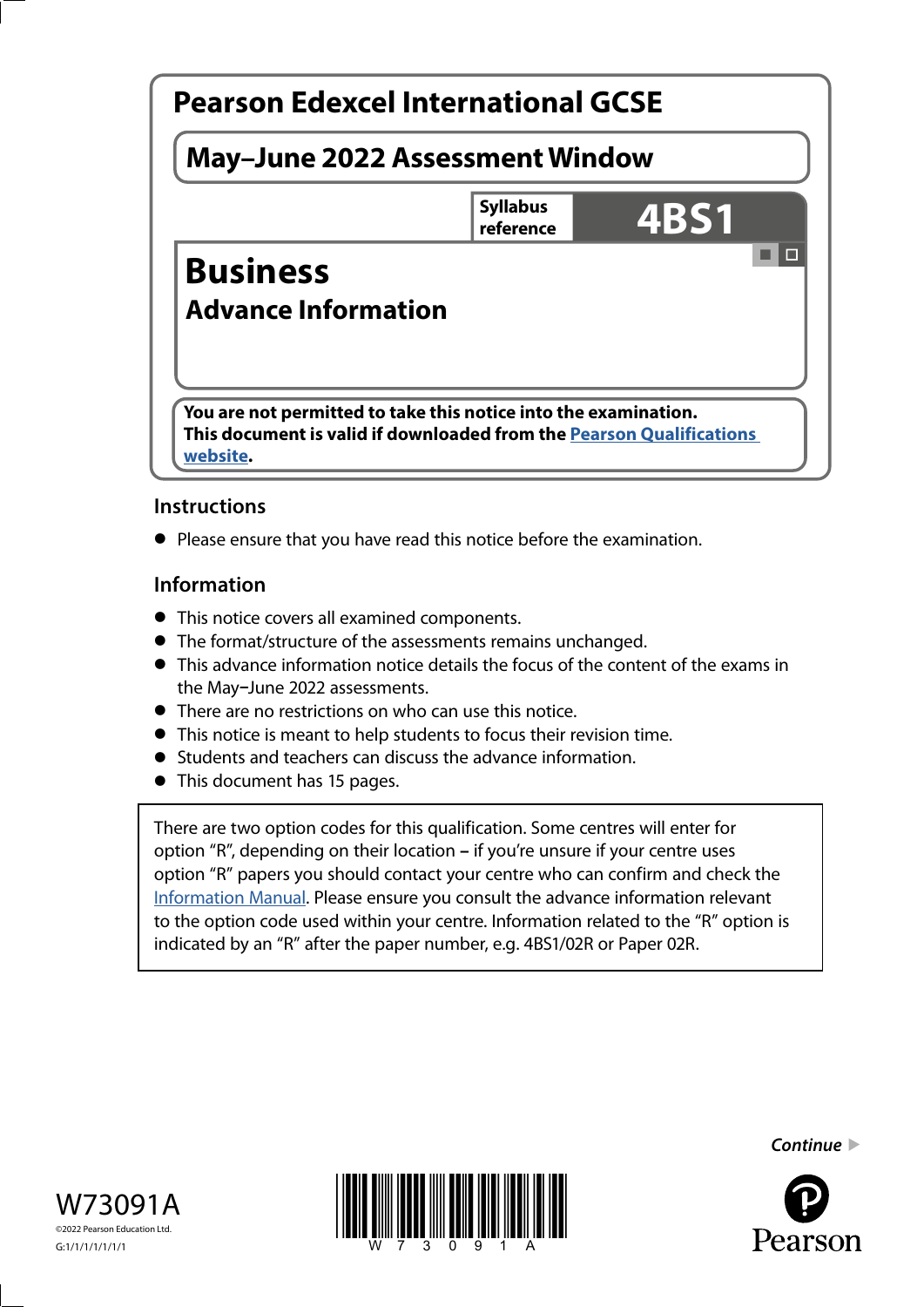### **General advice**

- In addition to covering the content outlined in the advance information, students and teachers should consider how to:
	- manage their revision of parts of the specification which may be assessed in areas not covered by the advance information
	- manage their revision of other parts of the specification which may provide knowledge that helps with understanding the areas being tested in 2022.
- For specifications with synoptic questions, topics not explicitly given in the advance information may appear, e.g. where students are asked to bring together knowledge, skills and understanding from across the specification.

A link to the Joint Council for Qualifications guidance document on advance information can be found on the Joint Council for Qualifications website or [here](https://www.jcq.org.uk/wp-content/uploads/2021/10/Advance-Information-for-General-Qualifications-2021-22.pdf
).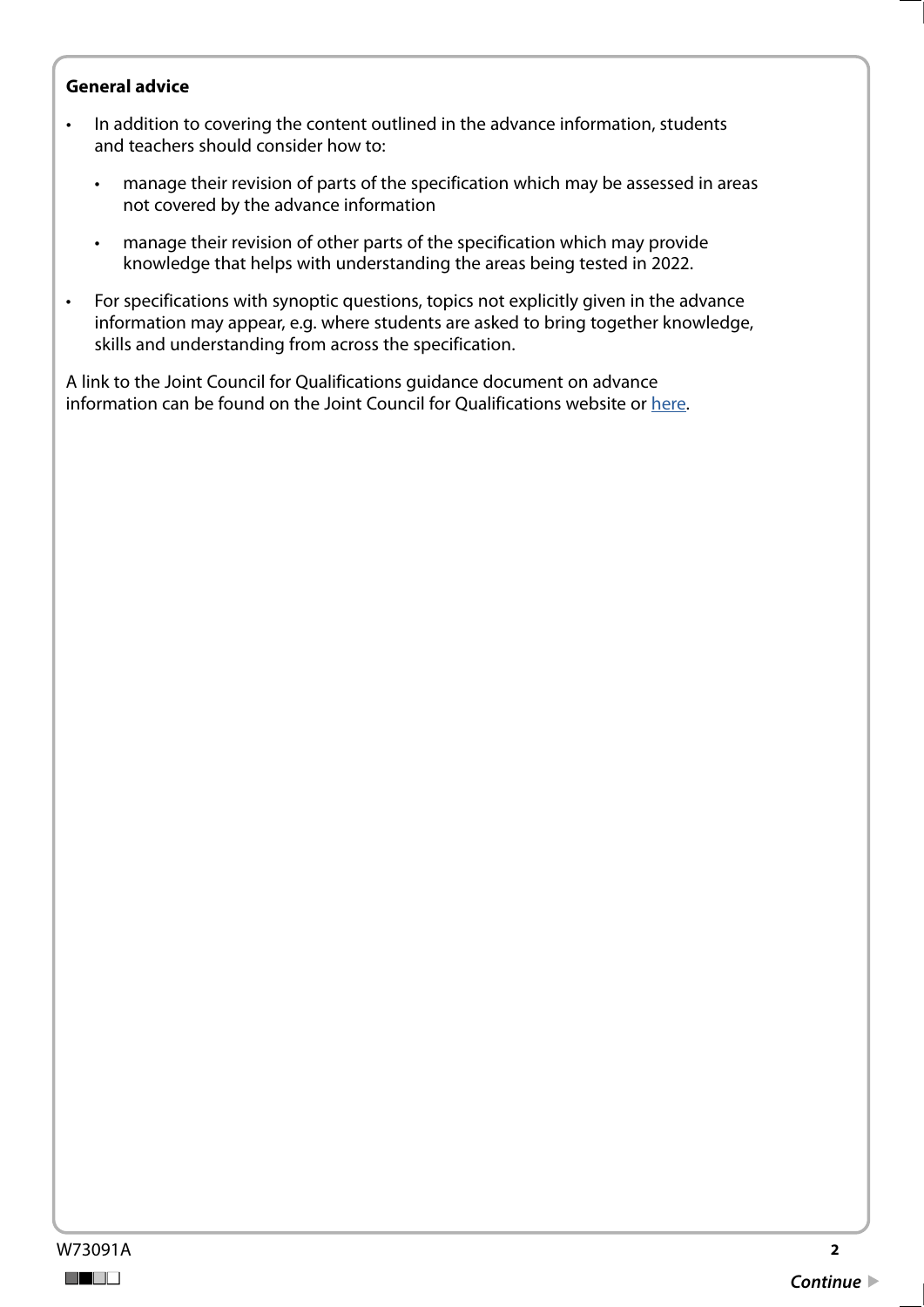## **Advance Information**

### **Subject specific section**

- For our Pearson Edexcel International GCSE Business, for component 01, component 01R, component 02 and component 02R examination papers, questions within these papers will sample content only from the areas specified in this notice.
- Teachers may choose to focus their teaching and revision on the content set out in this document, but should aim where possible to do so only once the full content of the course has been delivered.
- specification, and not reflecting the question order of the examination papers. • The specification content is presented in numerical order as set out in the
- Some questions may be answerable using more than one area of specified content.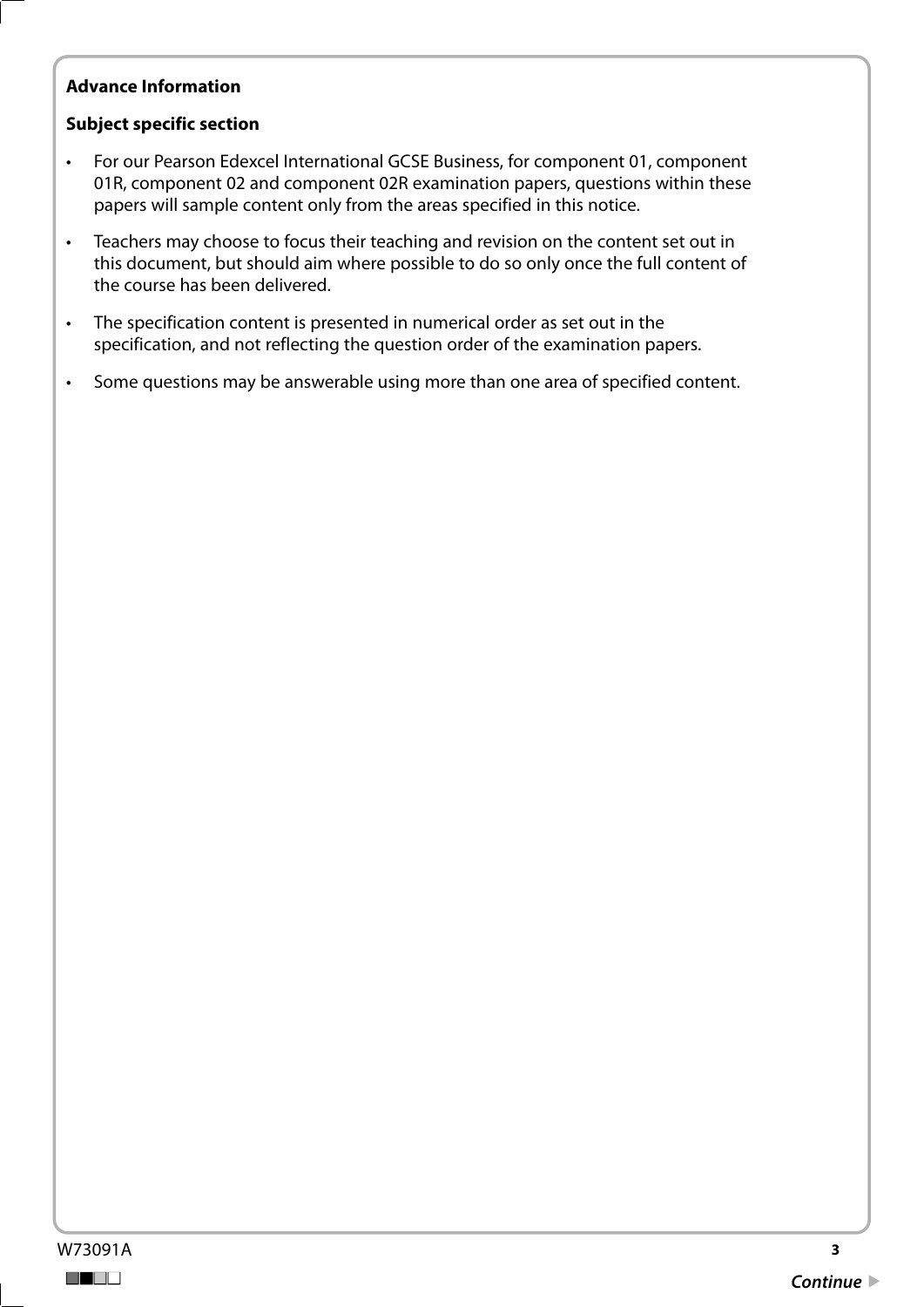# **Paper – 4BS1/01**

| <b>Specification</b><br>reference | <b>Detail</b>                                                                     |
|-----------------------------------|-----------------------------------------------------------------------------------|
| 1.1                               | <b>Business objectives</b>                                                        |
| 1.1.1                             | Businesses can have several objectives                                            |
| 1.2                               | Types of organisations                                                            |
| 1.2.1                             | The main types of business ownerships                                             |
| 1.3                               | <b>Classification of businesses</b>                                               |
| 1.3.1                             | Primary, secondary and tertiary activities                                        |
| 1.5                               | Business and the international economy                                            |
| 1.5.3                             | Exchange rate calculation                                                         |
| 1.7                               | <b>External factors</b>                                                           |
| 1.7.1                             | The external factors affecting business decisions                                 |
| 1.8                               | What makes a business successful?                                                 |
| 1.8.1                             | Measuring success in business                                                     |
| 2.1                               | Internal and external communication                                               |
| 2.1.1                             | Importance of good communication and the problems<br>of ineffective communication |
| 2.4                               | <b>Motivation and rewards</b>                                                     |
| 2.4.1                             | The importance of motivation in the workplace                                     |
| 2.5                               | Organisation structure and employees                                              |
| 2.5.1                             | Organisational charts for different types of business                             |
| 2.5.3                             | The different functional areas within a business                                  |
| 3.1                               | <b>Business finance - sources</b>                                                 |
| 3.1.2                             | Internal sources of finance                                                       |
| 3.1.3                             | <b>External sources of finance</b>                                                |
| 3.3                               | Costs and break-even analysis                                                     |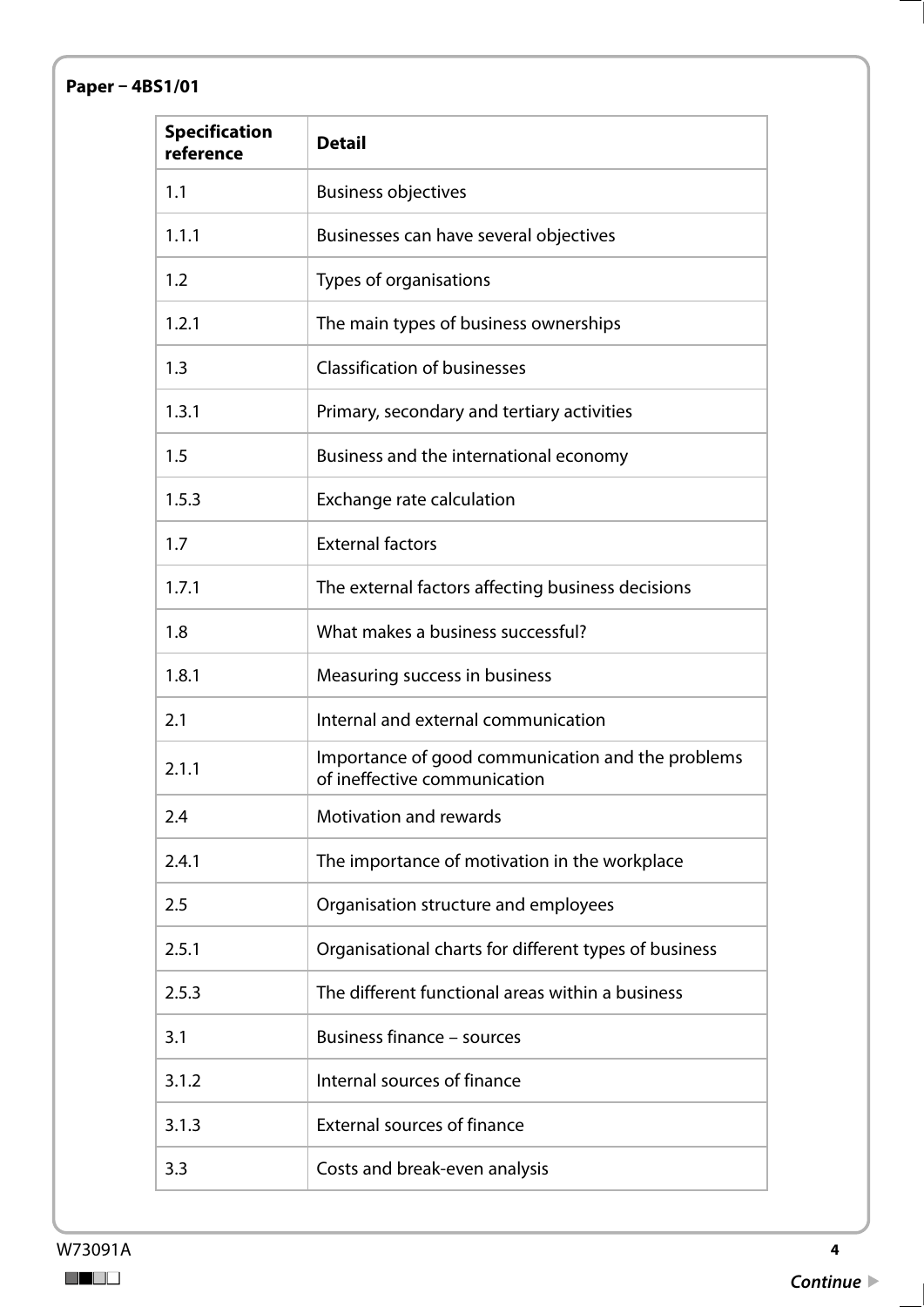| <b>Specification</b><br>reference | <b>Detail</b>                                                 |
|-----------------------------------|---------------------------------------------------------------|
| 3.3.1                             | The concept and calculation of                                |
| 3.4                               | <b>Financial documents</b>                                    |
| 3.4.1                             | The purpose of statements of comprehensive income             |
| 3.4.2                             | The purpose of statements of financial position               |
| 3.5                               | Accounts analysis                                             |
| 3.5.1                             | Calculation and analysing accounting ratios                   |
| 4.1                               | Market research                                               |
| 4.1.2                             | Methods of market research                                    |
| 4.2                               | The market                                                    |
| 4.2.1                             | Importance of marketing                                       |
| 4.2.2                             | Responding to changes in the market                           |
| 4.2.3                             | How businesses use market segmentation to target<br>customers |
| 4.3                               | The marketing mix                                             |
| 4.3.1                             | Product                                                       |
| 4.3.4                             | Promotion                                                     |
| 5.1                               | Economies and diseconomies of scale                           |
| 5.1.2                             | Diseconomies of scale                                         |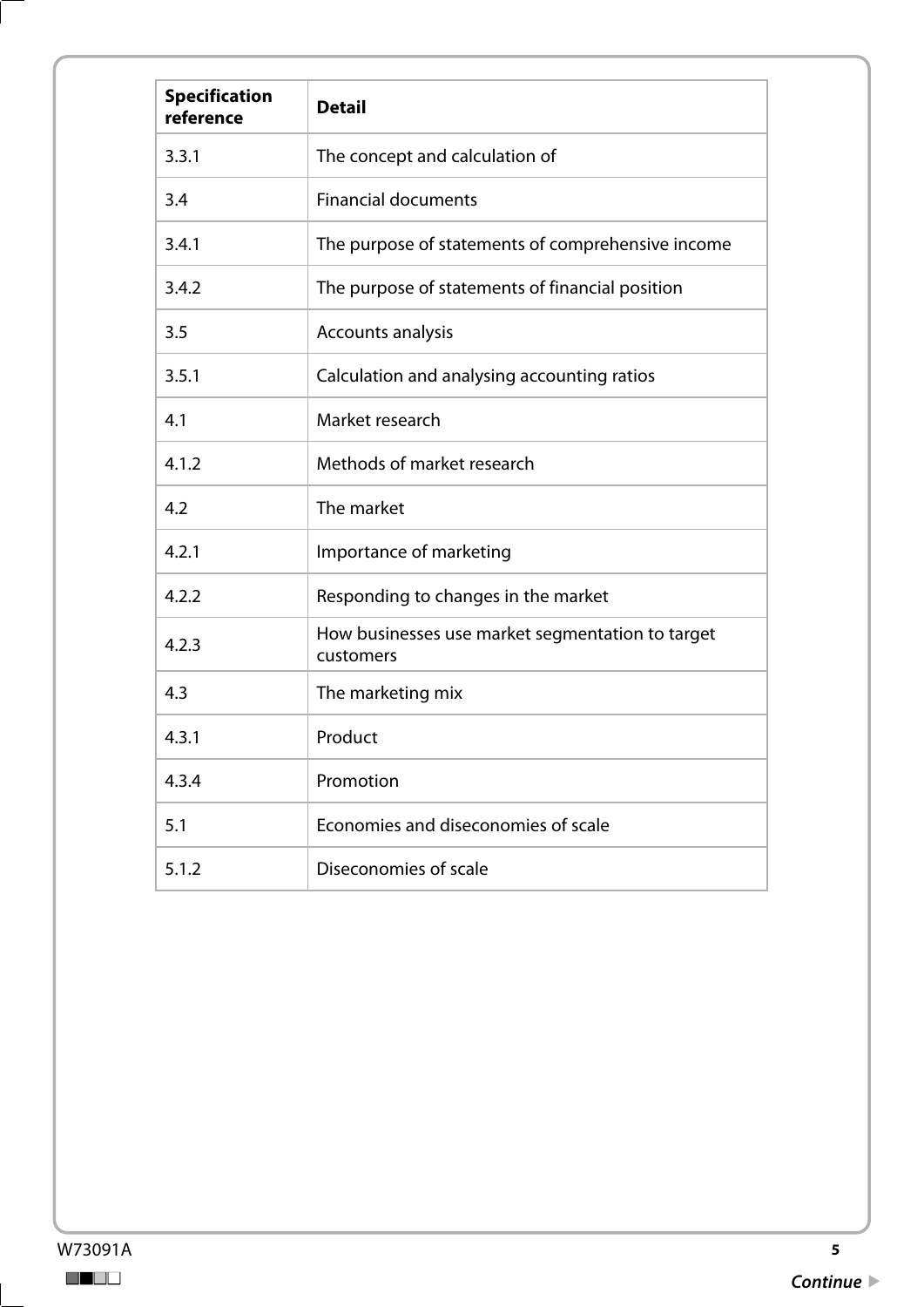### **Calculation**

Calculations in a business context, including:

- percentages and percentage changes
- averages
- revenue, costs and profit
- gross profit margin and net profit margin ratios
- average rate of return
- cash-flow forecasts, including total costs, total revenue and net cash flow.

#### **Interpretation**

Interpretation and use of quantitative data in business contexts to support, inform and justify business decisions, including:

- information from graphs and charts
- profitability ratios (gross profit margin and net profit margin)
- financial data, including profit and loss, average rate of return and cash-flow forecasts
- marketing data, including market research data
- market data, including market share, changes in costs and changes in prices.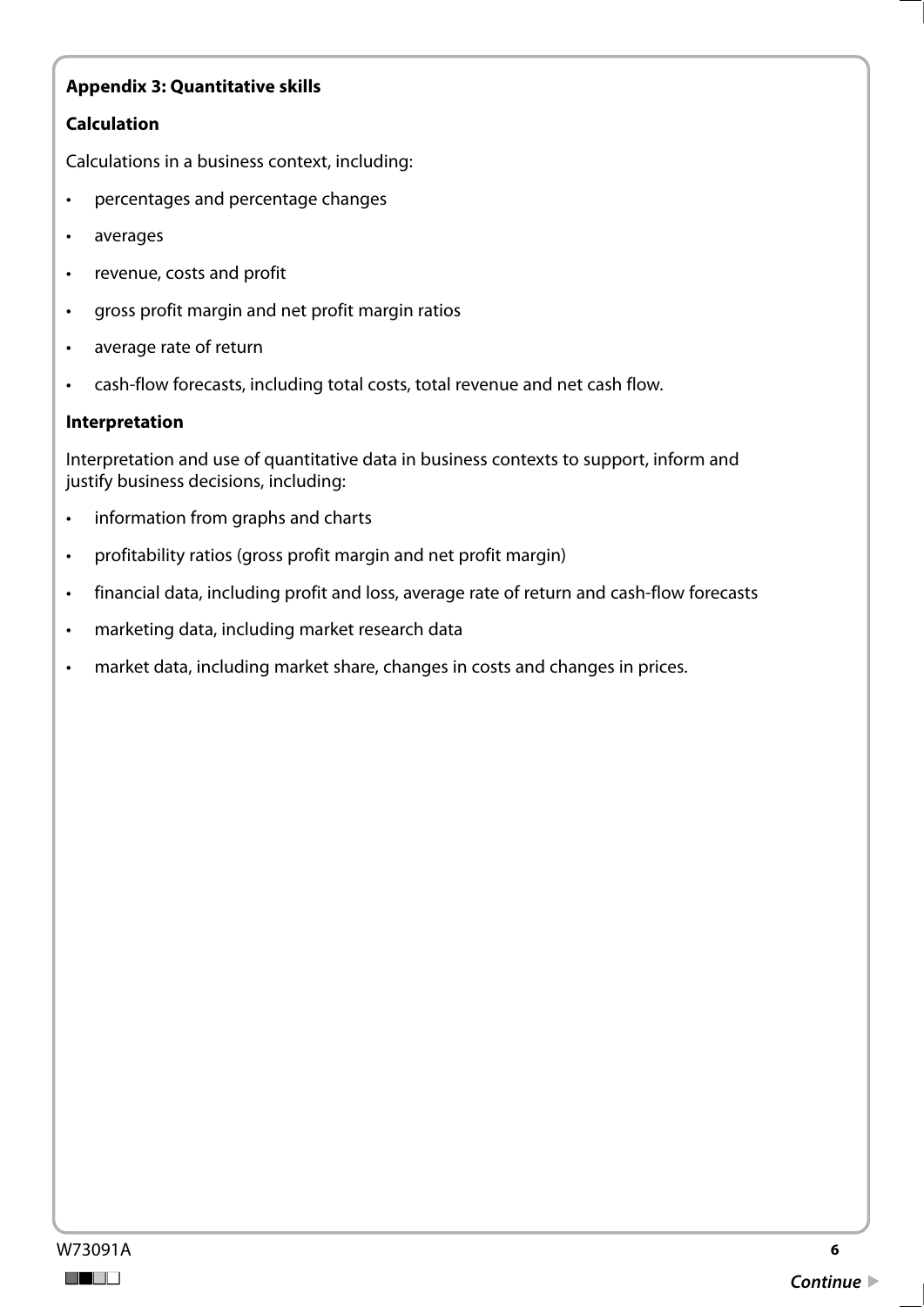# **Paper – 4BS1/01R**

| <b>Specification</b><br>reference | <b>Detail</b>                                                                        |
|-----------------------------------|--------------------------------------------------------------------------------------|
| 1.5                               | Business and the international economy                                               |
| 1.5.3                             | Exchange rate calculation                                                            |
| 2.1                               | Internal and external communication                                                  |
| 2.1.2                             | <b>Barriers to communication</b>                                                     |
| 2.2                               | Recruitment and selection process                                                    |
| 2.2.1                             | Types of employment                                                                  |
| 2.2.4                             | Legal controls over employment and their effects                                     |
| 2.4                               | <b>Motivation and rewards</b>                                                        |
| 2.4.1                             | The importance of motivation in the workplace                                        |
| 2.5                               | Organisation structure and employees                                                 |
| 2.5.3                             | The different functional areas within a business                                     |
| 3.1                               | <b>Business finance - sources</b>                                                    |
| 3.1.2                             | Internal sources of finance                                                          |
| 3.1.3                             | <b>External sources of finance</b>                                                   |
| 3.2                               | Cash flow forecasting                                                                |
| 3.2.1                             | The importance of cash to a business                                                 |
| 3.2.2                             | Calculation and interpretation of cash-flow forecasts                                |
| 3.3                               | Costs and break-even analysis                                                        |
| 3.3.1                             | The concept and calculation of                                                       |
| 3.3.2                             | The concept of break-even and calculation of break-even<br>(from formula or diagram) |
| 3.4                               | <b>Financial documents</b>                                                           |
| 3.4.2                             | The purpose of statements of financial position                                      |
| 3.5                               | Accounts analysis                                                                    |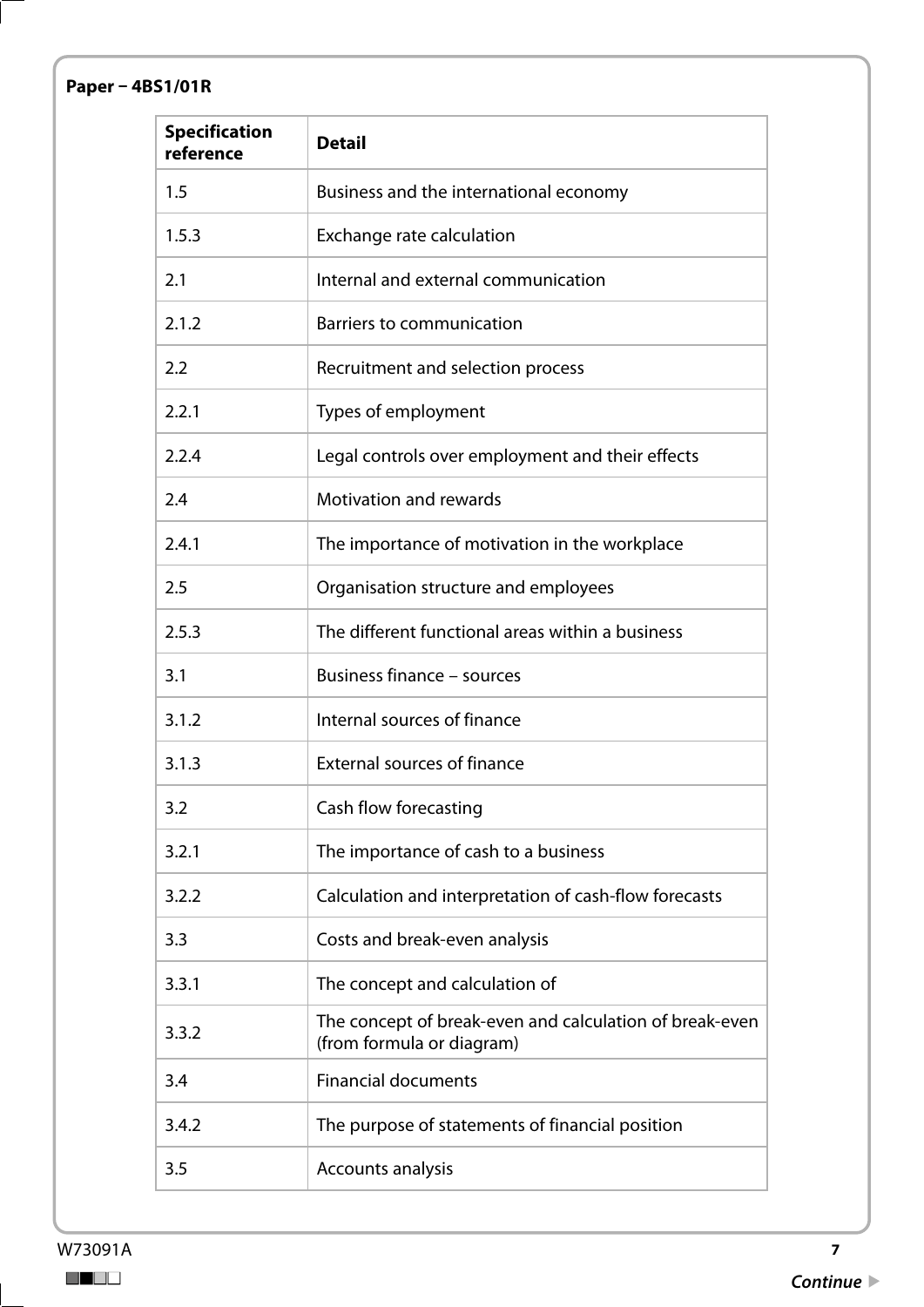| <b>Specification</b><br>reference | <b>Detail</b>                               |
|-----------------------------------|---------------------------------------------|
| 3.5.1                             | Calculating and analysing accounting ratios |
| 4.1                               | Market research                             |
| 4.1.2                             | Methods of market research                  |
| 4.1.3                             | The use of data in market research          |
| 4.2                               | The market                                  |
| 4.2.1                             | Importance of marketing                     |
| 4.2.2                             | Responding to changes in the market         |
| 4.3                               | The marketing mix                           |
| 4.3.1                             | Product                                     |
| 4.3.4                             | Promotion                                   |
| 5.1                               | Economies and diseconomies of scale         |
| 5.1.2                             | Diseconomies of scale                       |
| 5.2                               | Production                                  |
| 5.2.1                             | <b>Production processes</b>                 |
| 5.2.3                             | Impact of technology in production          |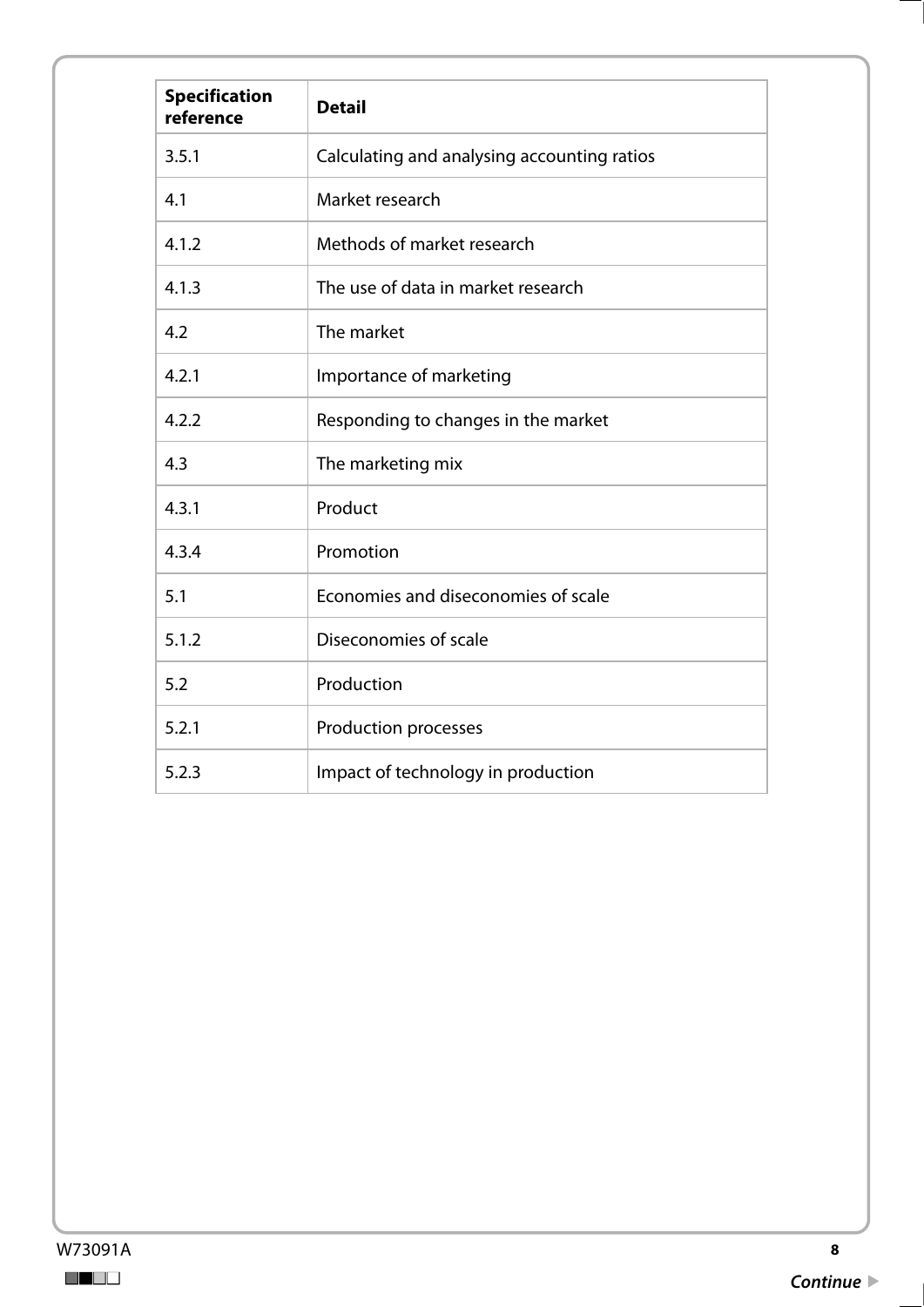### **Calculation**

Calculations in a business context, including:

- percentages and percentage changes
- averages
- revenue, costs and profit
- gross profit margin and net profit margin ratios
- average rate of return
- cash-flow forecasts, including total costs, total revenue and net cash flow.

#### **Interpretation**

Interpretation and use of quantitative data in business contexts to support, inform and justify business decisions, including:

- information from graphs and charts
- profitability ratios (gross profit margin and net profit margin)
- financial data, including profit and loss, average rate of return and cash-flow forecasts
- marketing data, including market research data
- market data, including market share, changes in costs and changes in prices.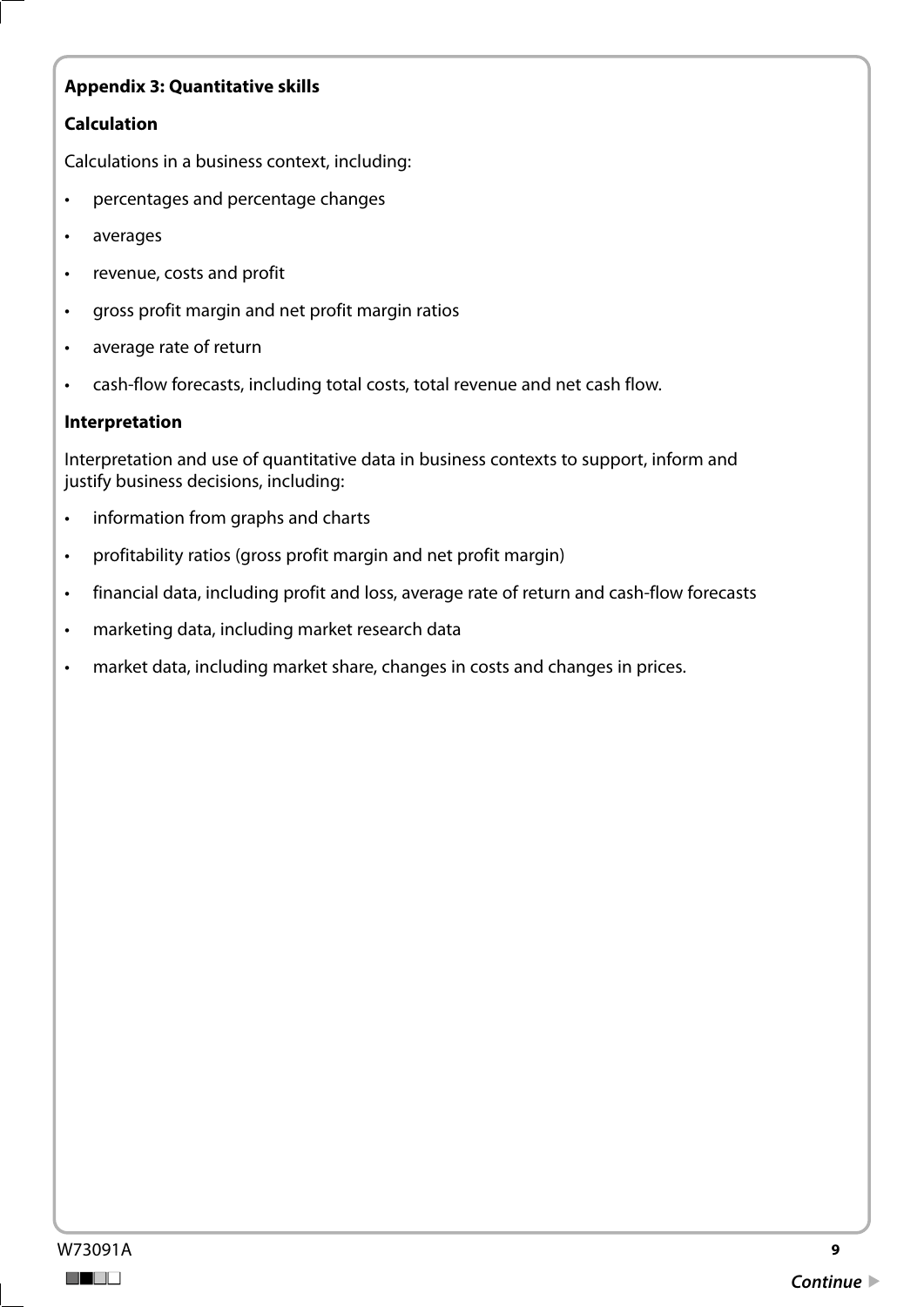# **Paper – 4BS1/02**

| <b>Specification</b><br>reference | <b>Detail</b>                                                                        |
|-----------------------------------|--------------------------------------------------------------------------------------|
| 1.1                               | <b>Business objectives</b>                                                           |
| 1.1.1                             | Businesses can have several objectives                                               |
| 1.2                               | Types of organisations                                                               |
| 1.2.1                             | The main types of business ownership                                                 |
| 1.2.3                             | Different forms of business organisation                                             |
| 1.5                               | Business and the international economy                                               |
| 1.5.2                             | The importance and growth of multinationals                                          |
| 1.8                               | What makes a business successful?                                                    |
| 1.8.1                             | Measuring success in business                                                        |
| 2.2                               | Recruitment and selection process                                                    |
| 2.2.1                             | Types of employment                                                                  |
| 2.2.2                             | <b>Recruitment documents</b>                                                         |
| 2.2.4                             | Legal controls over employment and their effects                                     |
| 2.3                               | Training                                                                             |
| 2.3.1                             | Importance of training to a business and workers                                     |
| 2.5                               | Organisation structure and employees                                                 |
| 2.5.2                             | Roles and responsibilities of employees in terms of<br>compliance and accountability |
| 2.5.3                             | The different functional areas within a business                                     |
| 3.2                               | Cash flow forecasting                                                                |
| 3.2.2                             | Calculation and interpretation of cash-flow forecasts                                |
| 3.3                               | Costs and break-even analysis                                                        |
| 3.3.1                             | The concept and calculation of                                                       |
| 3.3.2                             | The concept of break-even and calculation of break-<br>even from formula or diagram  |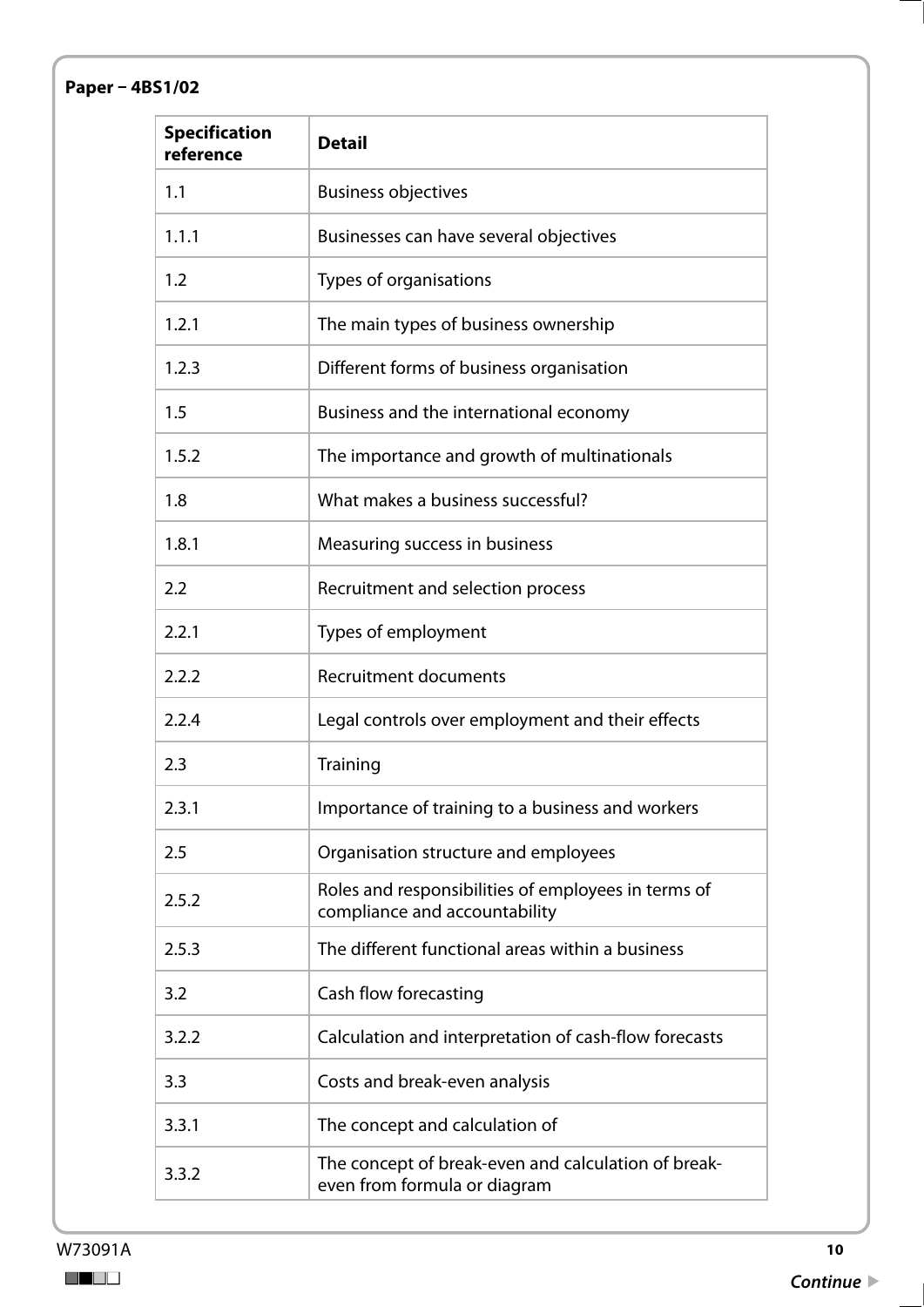| <b>Specification</b><br>reference | <b>Detail</b>                                   |
|-----------------------------------|-------------------------------------------------|
| 3.4                               | <b>Financial documents</b>                      |
| 3.4.2                             | The purpose of statements of financial position |
| 3.5                               | Accounts analysis                               |
| 3.5.1                             | Calculating and analysing accounting ratios     |
| 4.1                               | Market research                                 |
| 4.1.2                             | Methods of market research                      |
| 4.3                               | The marketing mix                               |
| 4.3.2                             | Price                                           |
| 4.3.4                             | Promotion                                       |
| 5.2                               | Production                                      |
| 5.2.3                             | Impact of technology in production              |
| 5.4                               | Quality                                         |
| 5.4.1                             | The concept of quality and its importance       |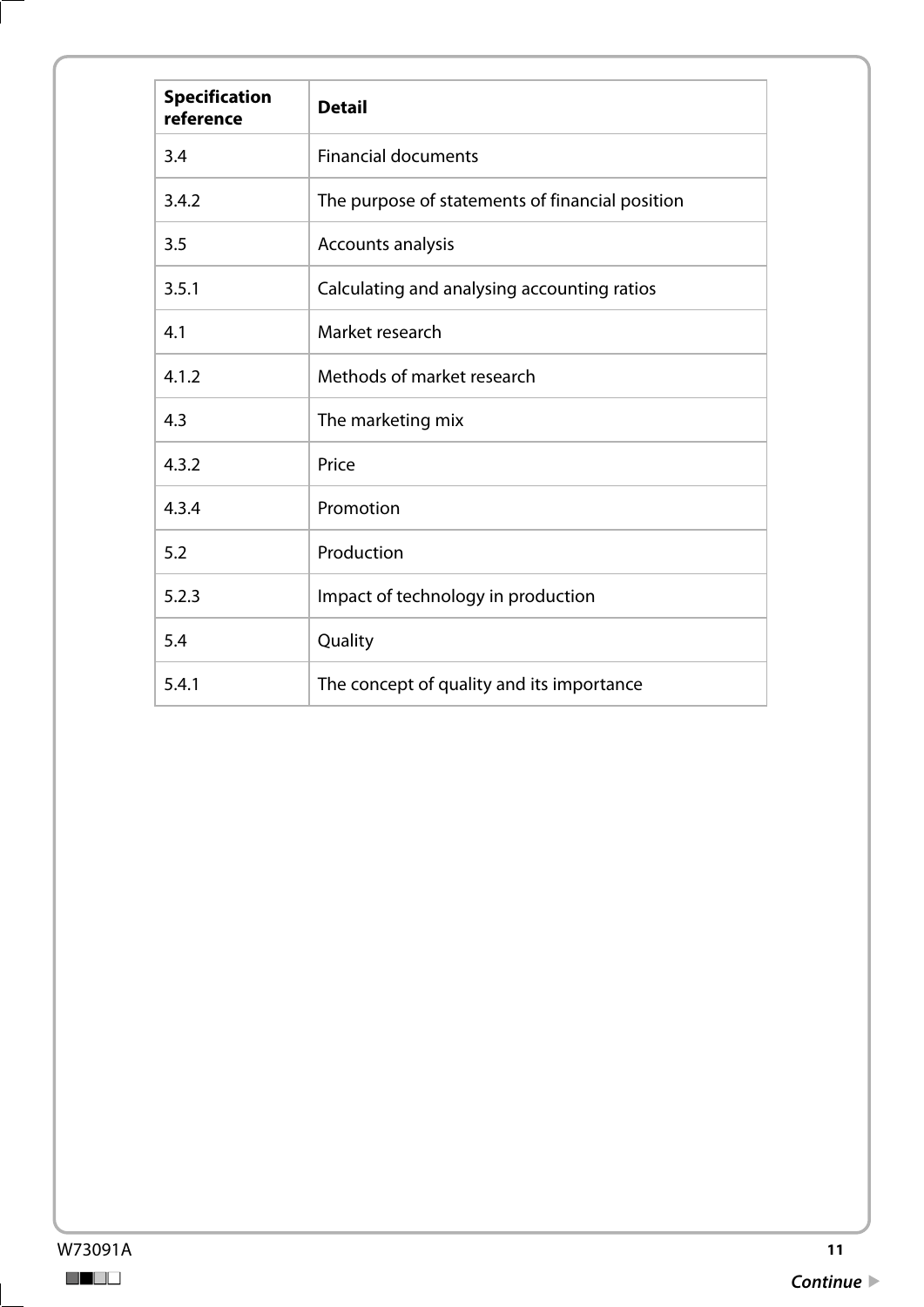### **Calculation**

Calculations in a business context, including:

- percentages and percentage changes
- averages
- revenue, costs and profit
- gross profit margin and net profit margin ratios
- average rate of return
- cash-flow forecasts, including total costs, total revenue and net cash flow.

#### **Interpretation**

Interpretation and use of quantitative data in business contexts to support, inform and justify business decisions, including:

- information from graphs and charts
- profitability ratios (gross profit margin and net profit margin)
- financial data, including profit and loss, average rate of return and cash-flow forecasts
- marketing data, including market research data
- market data, including market share, changes in costs and changes in prices.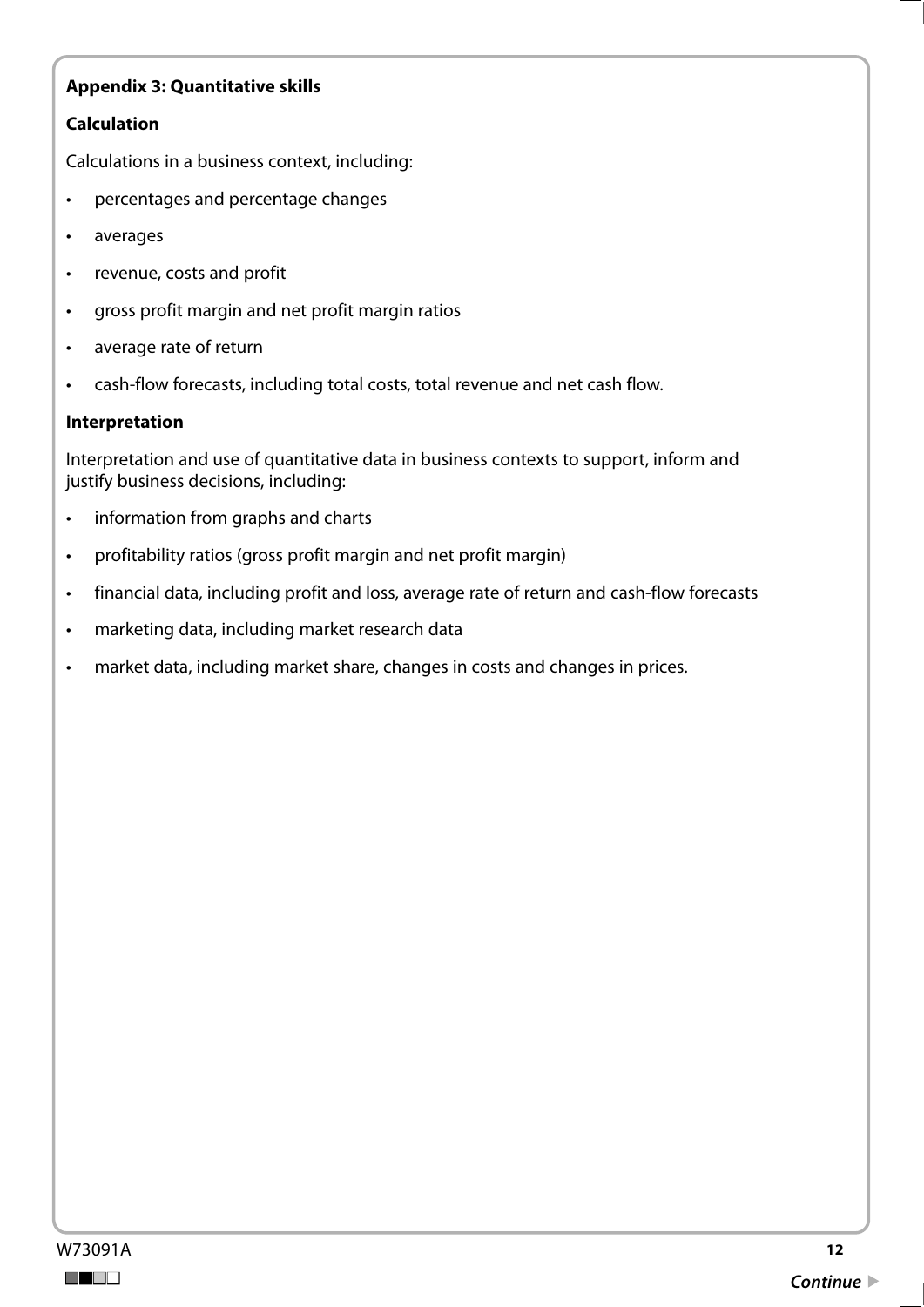# **Paper – 4BS1/02R**

| <b>Specification</b><br>reference | <b>Detail</b>                                                                   |
|-----------------------------------|---------------------------------------------------------------------------------|
| 1.2                               | Types of organisations                                                          |
| 1.2.1                             | The main types of business ownership                                            |
| 1.4                               | Decisions on location                                                           |
| 1.4.1                             | The main factors influencing location decisions and<br>relocation of a business |
| 1.5                               | Business and the international economy                                          |
| 1.5.3                             | Exchange rate calculation                                                       |
| 1.6                               | Government objectives and policies                                              |
| 1.6.1                             | Government spending                                                             |
| 1.6.2                             | How governments can affect business activity                                    |
| 1.6.3                             | The effect of interest rates                                                    |
| 1.7                               | <b>External factors</b>                                                         |
| 1.7.1                             | The external factors affecting business decisions                               |
| 2.2                               | Recruitment and selection process                                               |
| 2.2.1                             | Types of employment                                                             |
| 2.2.2                             | <b>Recruitment documents</b>                                                    |
| 2.2.3                             | Internal and external recruitment                                               |
| 2.2.4                             | Legal controls over employment and their effects                                |
| 2.3                               | Training                                                                        |
| 2.3.1                             | Importance of training to a business and workers                                |
| 2.4                               | <b>Motivation and rewards</b>                                                   |
| 2.4.1                             | The importance of motivation in the workplace                                   |
| 2.5                               | Organisation structure and employees                                            |
| 2.5.3                             | The different functional areas within a business                                |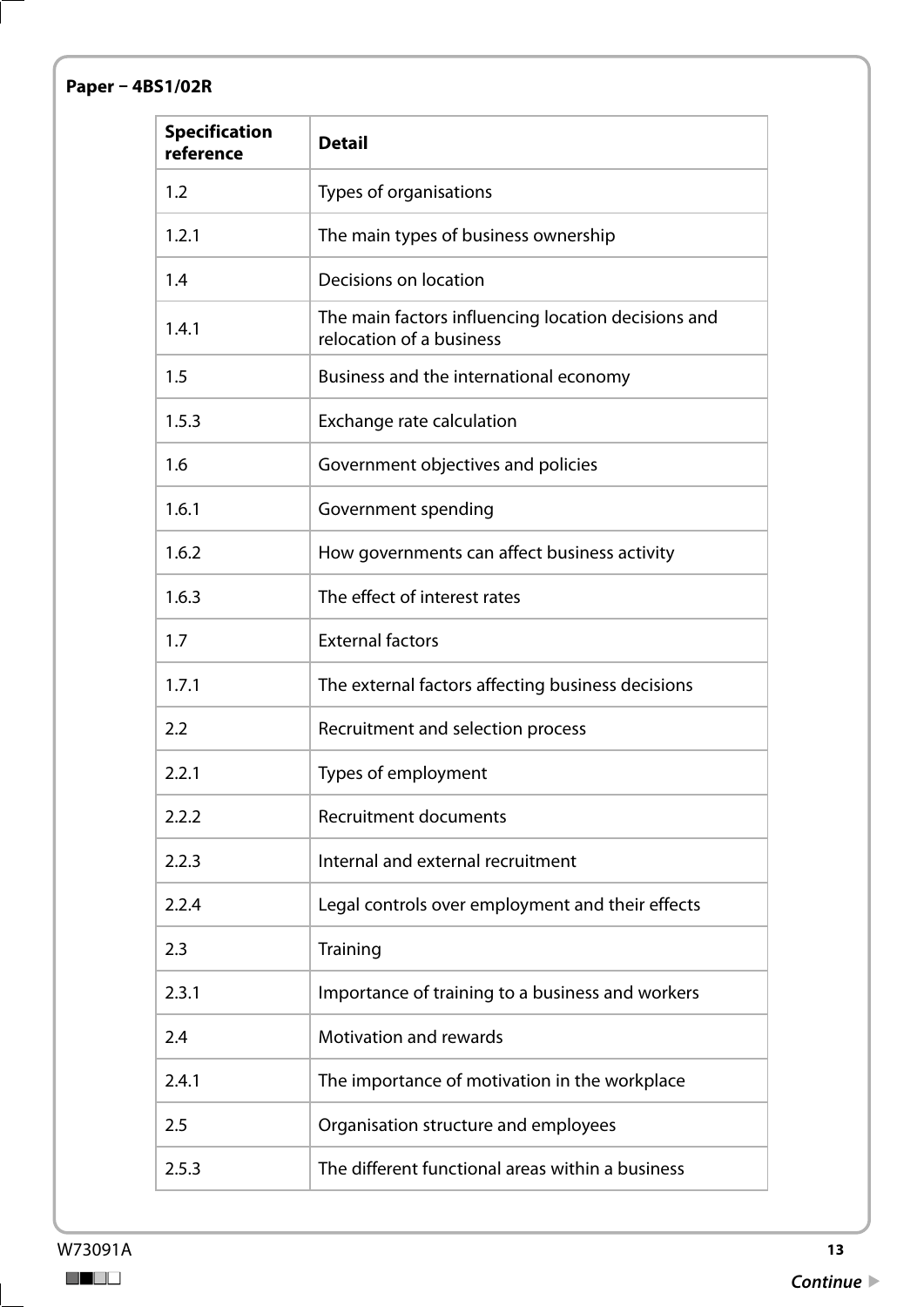| <b>Specification</b><br>reference | <b>Detail</b>                                         |
|-----------------------------------|-------------------------------------------------------|
| 3.1                               | <b>Business finance - sources</b>                     |
| 3.1.2                             | Internal sources of finance                           |
| 3.1.3                             | <b>External sources of finance</b>                    |
| 3.2                               | Cash flow forecasting                                 |
| 3.2.2                             | Calculation and interpretation of cash-flow forecasts |
| 3.5                               | Accounts analysis                                     |
| 3.5.1                             | Calculating and analysing accounting ratios           |
| 4.1                               | Market research                                       |
| 4.1.2                             | Methods of market research                            |
| 4.2                               | The market                                            |
| 4.2.1                             | Importance of marketing                               |
| 4.3                               | The marketing mix                                     |
| 4.3.4                             | Promotion                                             |
| 5.2                               | Production                                            |
| 5.2.1                             | <b>Production processes</b>                           |
| 5.2.2                             | Principles of lean production                         |